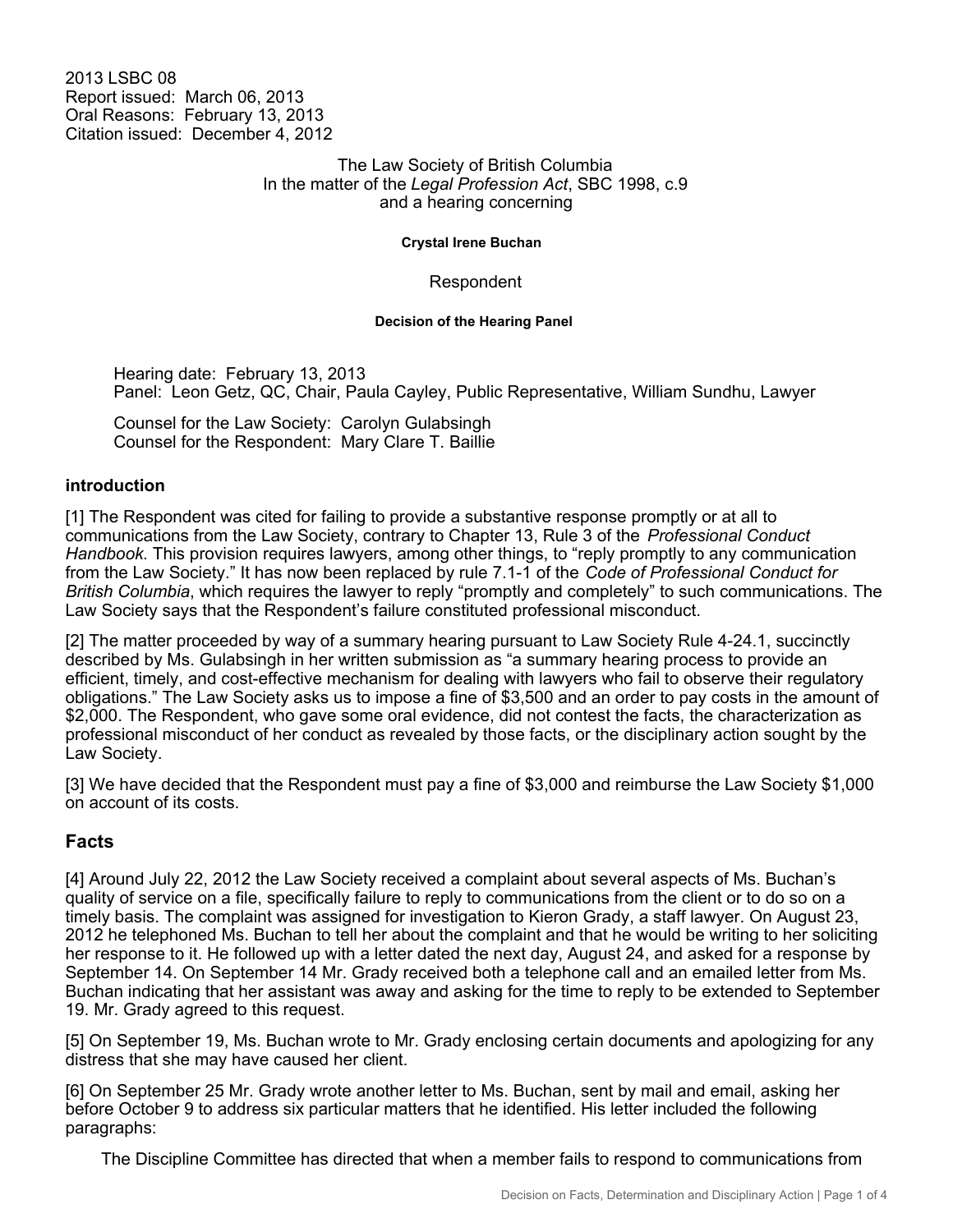the Law Society, the member's attention be drawn to Chapter 13, Rule 3 of the Professional Conduct Handbook, which reads: "A lawyer shall reply promptly to any communication from the Law Society."

Please be advised that any failure to respond to the Law Society may be referred to the Chair of Discipline Committee pursuant to the new summary hearing process. Details of the process may be found in the Rules 3-6(4), 4-4.1 and 4.24.1 of the Law Society Rules, and the Benchers' Bulletin dated July, 2007 which may be found on-line in the Publications section of the Law Society website.

[7] On October 17, not having heard from Ms. Buchan, Mr. Grady wrote again to her seeking a reply to his letter of September 25, this time by October 26. He reminded her that in the absence of a reply the matter might become the subject of a citation. He received no reply.

[8] On December 4, 2012, the Discipline Committee authorized the issuance of a citation, which was issued on December 10, 2012.

[9] On February 1, 2013, some two months after the issuance of the citation and about two weeks before this hearing, Ms. Buchan provided a response to Mr. Grady's letters of September 25 and October 17.

## **DISCUSSION**

#### **Professional Misconduct**

[10] The Law Society's position, which the Respondent does not dispute, is that the proper finding in this case is one of professional misconduct. We agree. The test, as set out in *Law Society of BC v. Martin*, 2005 LSBC 16, is whether the conduct in question represents a marked departure from the standard that the Law Society expects of its members. As noted in *Law Society of BC v. Dobbin*, [1999] LSBC 27, a failure to respond to the Law Society will always be prima facie evidence of such misconduct. In the circumstances we have no hesitation in finding that the Respondent committed professional misconduct.

# **Disciplinary Action**

[11] As we have indicated, we have decided that Ms. Buchan must pay a fine of \$3,000 and must reimburse the Law Society in the amount of \$1,000 on account of its costs.

[12] In coming to these conclusions we have considered those factors outlined in *Law Society of BC v. Ogilvie*, [1999] LSBC 17, that seem relevant. In particular, in relation to the fine, we have taken account of the following considerations:

#### **Nature of the Conduct**

[13] Failure to respond to the Law Society has consistently been regarded by hearing panels as a serious breach of a lawyer's professional obligations. The duty to reply to communications from the Law Society goes to the heart of its ability to perform its statutory responsibility to regulate the profession and failure to comply therefore places the profession's self governing status at risk.

#### **Factors Related to the Respondent**

[14] The Respondent has been a member of the Law Society since 1992, practising almost exclusively in the family law field. It is fair to say that, in recent years, in addition to her professional obligations, she has had to manage a variety of significant personal pressures attributable to serious disabilities or illnesses that have afflicted close members of her family, including a sister with whom she once practised law in partnership but who is no longer able to practise due to injuries suffered in a vehicle accident, and her husband, who is seriously disabled and unable to work. In the fall of 2012, around the time she received the first letter from Mr. Grady, she learned that her elderly mother, who lived in Winnipeg, was terminally ill. This compounded her stress.

[15] The Respondent told us that cumulatively these circumstances rendered her almost incapable of responding appropriately to the Law Society's request; in her words, she found herself "paralyzed" by the requests, unable to deal with them. She also said that she misunderstood the significance of Mr. Grady's cautions, in his letters of September 25 and October 17, about the importance of responding and the possibility of a citation if she did not. To her credit, the Respondent did eventually seek counselling and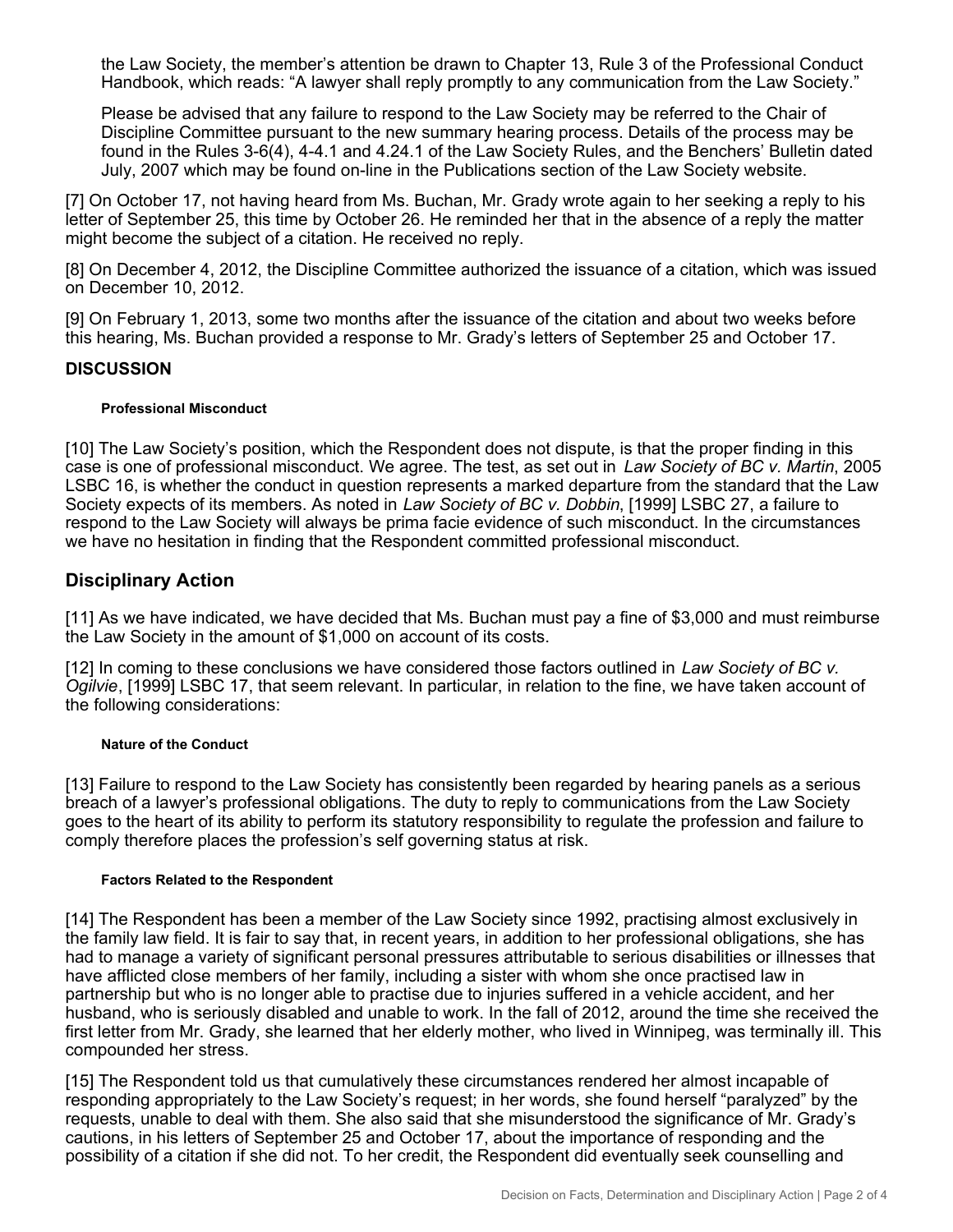legal advice but not, however, until after the citation was served on her in December 2012.

[16] We accept that the Respondent's personal circumstances were, and perhaps to some extent still are, a source of great stress. We empathize with her. On the other hand, we are not persuaded that the pressures on her in the fall of 2012 are relevant to any issue that we must decide. We note that she does not dispute either that she is guilty of professional misconduct or the sanction sought by the Law Society. We note as well, however, that the pressures that she testified to did not, apparently, prevent her from dealing with correspondence and other matters in the ordinary course of carrying on her practice throughout the period following receipt of the first communication from the Law Society in August 2012. She has not, in our opinion, provided any specific, meaningful explanation for why she failed to respond to the Law Society. In *Law Society of BC v. Marcotte*, 2012 LSBC 18, the panel remarked, at paragraph [49], that the respondent's failure to respond in that case seemed to be "just another symptomatic illustration of a deep rooted problem." Given the facts we have outlined and the Respondent's professional conduct history referred to below, that observation seems apposite here. We are encouraged by the fact that she has sought professional advice to help her to deal with her stresses.

### **Professional Conduct Record**

[17] This is not the first time that issues have arisen about the Respondent's responsiveness to letters from the Law Society. Similar issues had apparently been canvassed in a so-called "file-side chat" with the Respondent in February 2007. More serious, however, in July 2011 she underwent a Conduct Review arising from a complaint about, once again, delay and quality of service issues in a client matter (including complaints about failure to communicate with the client) and failure to respond to the Law Society. The events in question antedated by some considerable time the complaint that has given rise to these proceedings and, while the Conduct Review Subcommittee did not recommend any further action, its Report included the following:

The Member's primary problems were that she did not adequately manage her client's expectations and that she delayed her response to the Law Society. She then compounded these errors by providing the Law Society with a less than timely and a rather incomplete response to the complaint.

The Conduct Review Subcommittee also wrote:

[T]he Member seems to have more recently recognized how some of the issues in her personal life were impacting her practice and she appears to now be taking appropriate measures to deal with these issues. The Member seemed genuinely remorseful for what had occurred.

### **Acknowledgement of Misconduct**

[18] In her first response to the Law Society on September 14, 2012, the Respondent expressed her apologies for "any stress or concern" that she had caused her client. She repeated this apology in her letter of September 19 and again in her evidence at the hearing, in which she also affirmed the importance of responding promptly to communications from the Law Society.

#### **The Range of Sanctions Imposed in Similar Cases**

[19] We have been referred to a number of fairly recently decided cases involving breaches of Chapter 13, Rule 3 of the *Professional Conduct Handbook*. The fines imposed have ranged between \$2,000 (*Law Society of BC v. Decore*, 2012 LSBC 17; *Law Society of BC v. Malcolm*, 2012 LSBC 4) to \$5,000 (*Law Society of BC v. Niemela*, 2012 LSBC 9). The factors that seem to have influenced panels in determining the appropriate level of fine have included such matters as the number of times the respondent has failed to respond appropriately, the respondent's professional conduct record and whether or not the citation was a first citation.

[20] We do not think that much is to be gained from a microscopic analysis of the prior decisions. On the facts the closest case seems to be that of *Niemela*. There, as here, the professional conduct record revealed "a pattern of delay and procrastination" that the panel considered "weighs in favour of disciplinary action at the higher end of the applicable range as a matter of specific deterrence of this individual," *Niemela*, supra, at paragraph [16]. In that case the panel considered that the delay of 24 weeks after the initial request for a response was an additional aggravating factor. There was a comparable delay in this